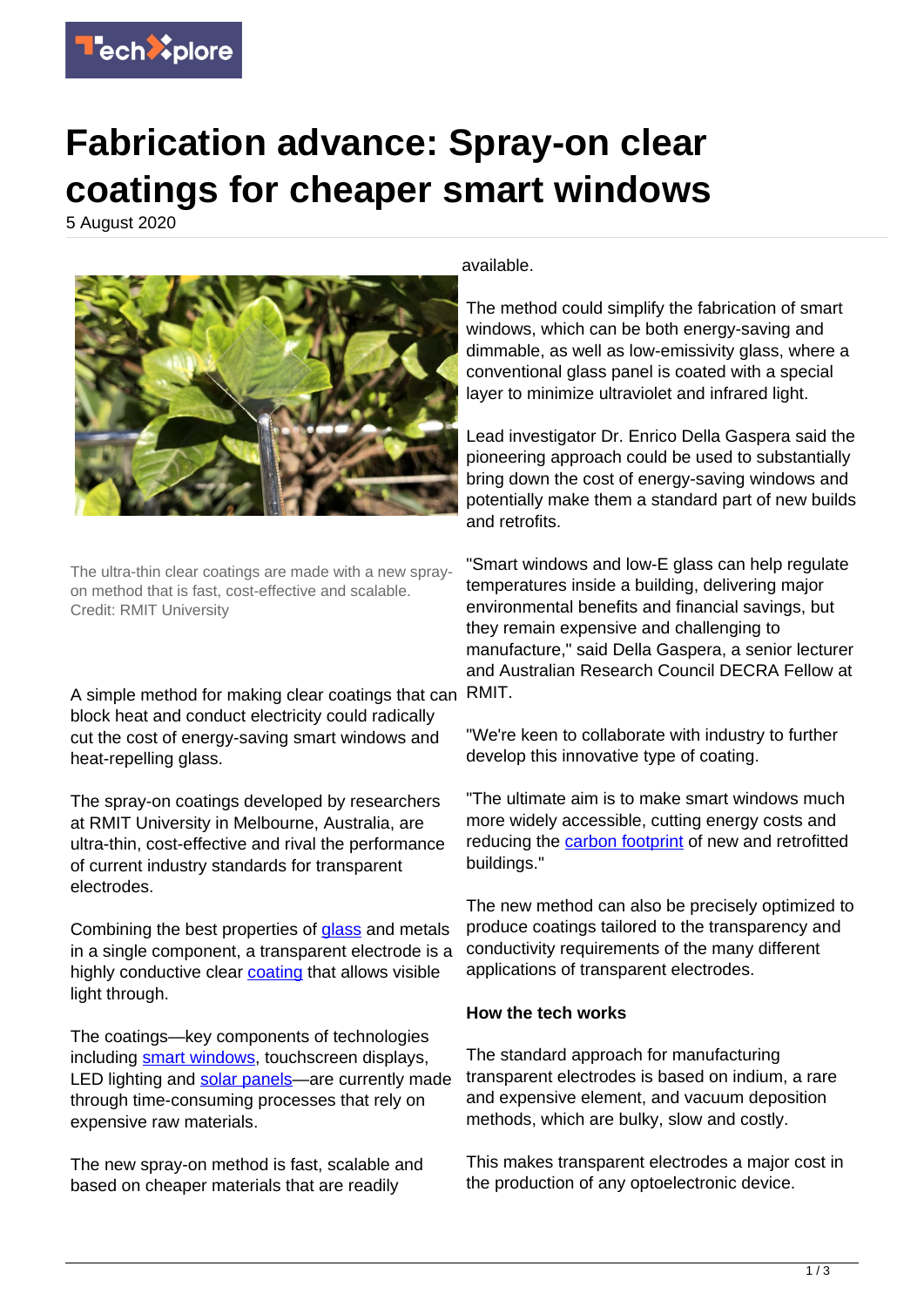

In the new study published in the journal Advanced the research were developing precursors that will Materials Interfaces, researchers in RMIT's School of Science made [transparent electrodes](https://techxplore.com/tags/transparent+electrodes/) using the far cheaper material tin oxide, spiked with a special combination of chemicals to enhance conductivity and transparency.

The ultra-thin transparent coatings, which are over 100 times thinner than a human hair, only allow visible light through, while blocking both harmful UV he said. light and heat in the form of infrared radiation.

The scientists used a process called "ultrasonic spray pyrolysis" to fabricate smooth, uniform coatings of high optical and electrical quality.

A precursor solution is nebulised, using commercially available technology to create a fine spray mist that forms ultra-small and uniformlysized droplets. This solution is sprayed on a heated support layer, such as glass.

When the solution hits the hot layer a chemical reaction is triggered, decomposing the precursor into a solid residue that is deposited as an ultra-thin coating. All the by-products of the reaction are eliminated as vapors, leaving a pure coating with the desired composition.

## **Global demand for smart glazing**

The global market size for smart glass and smart windows is expected to reach \$6.9 billion by 2022, while the global low-E glass market is set to reach an estimated \$39.4 billion by 2024.

New York's Empire State Building reported energy savings of \$US2.4 million and cut carbon emissions by 4,000 metric tons after installing smart glass windows.

Eureka Tower in Melbourne features a dramatic use of smart glass in its "Edge" tourist attraction, a glass cube that projects 3m out of the building and suspends visitors 300m over the city. The glass is opaque as the cube moves out over the edge of the building and becomes clear once fully extended.

First author Jaewon Kim, a Ph.D. researcher in Applied Chemistry at RMIT, said the next steps in decompose at lower temperatures, allowing the coatings to be deposited on plastics and used in flexible electronics, as well as producing larger prototypes by scaling up the deposition.

"The spray coater we use can be automatically controlled and programmed, so fabricating bigger proof-of-concept panels will be relatively simple,"

 **More information:** Jaewon Kim et al, Ultrasonic Spray Pyrolysis of Antimony?Doped Tin Oxide Transparent Conductive Coatings, Advanced Materials Interfaces (2020). [DOI:](http://dx.doi.org/10.1002/admi.202000655) [10.1002/admi.202000655](http://dx.doi.org/10.1002/admi.202000655)

Provided by RMIT University